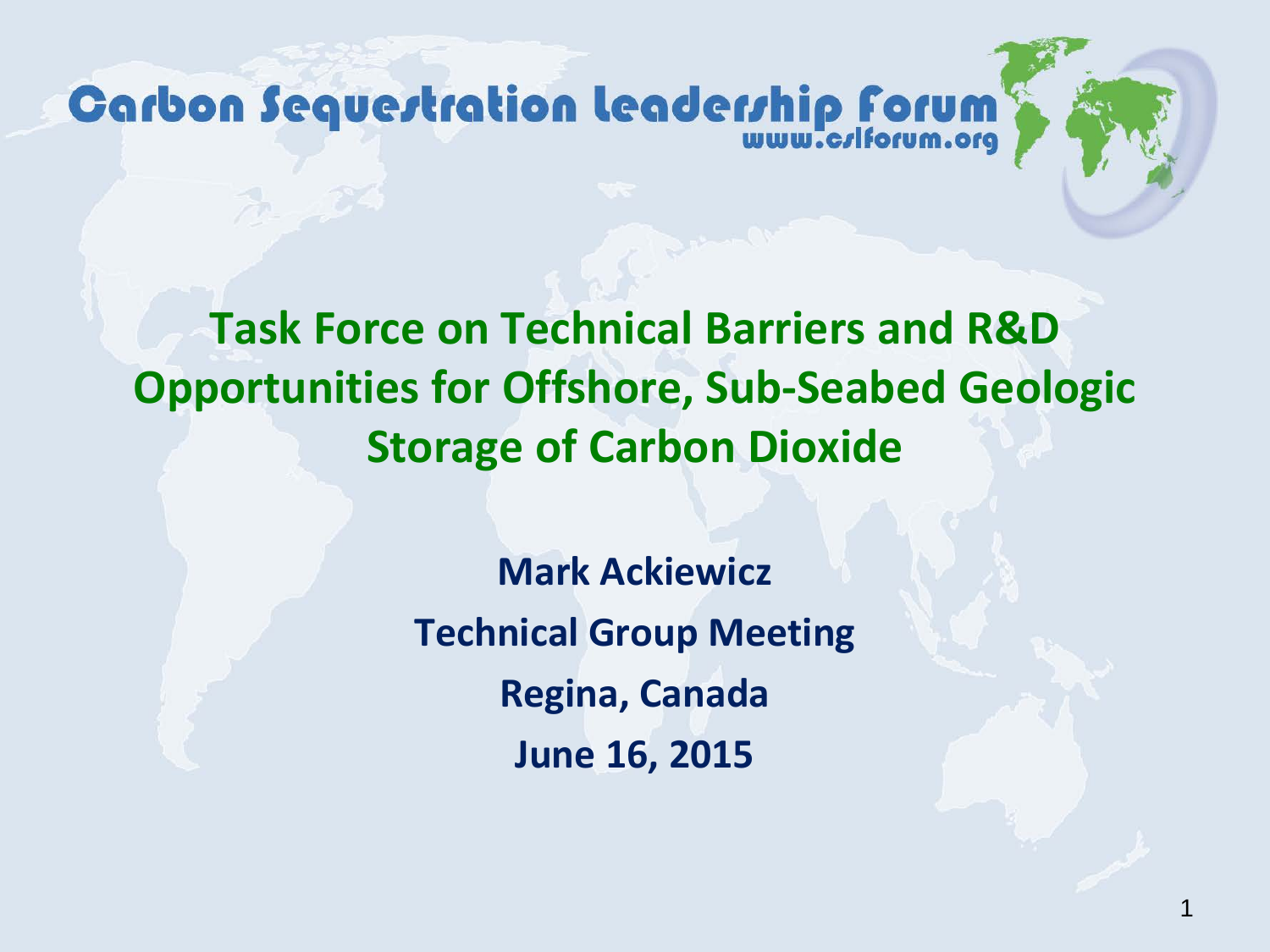# Carbon Sequertration Leaderrhip Forum

### **Purpose of Task Force**

**Identify technical barriers and R&D needs/opportunities for offshore, subseabed storage of carbon dioxide.**

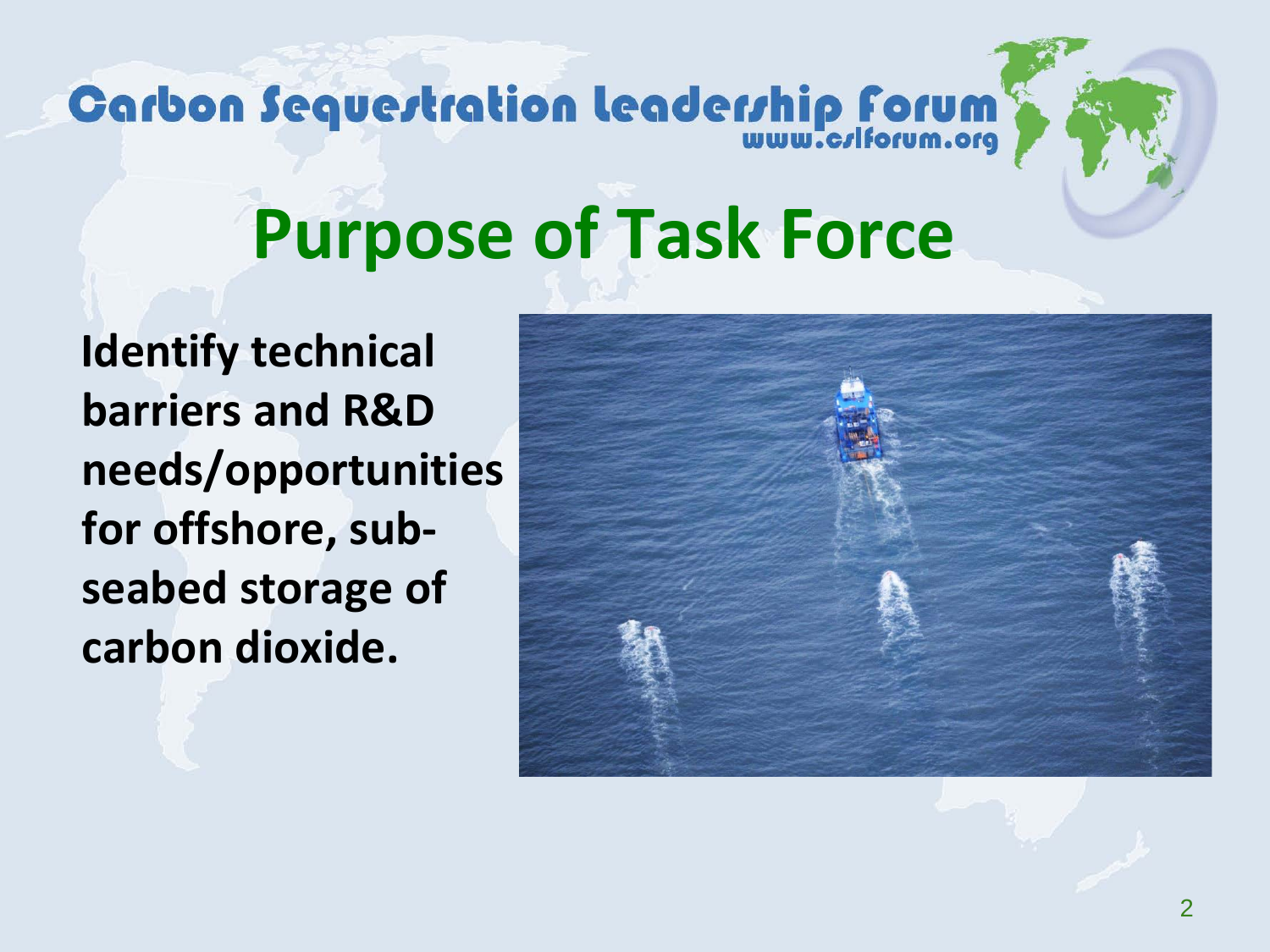## Carbon Sequestration leadership forum

## **Background**

- **November 2013: Washington, DC Ministerial Meeting:**
	- University of Texas-Bureau of Economic Geology presented to Technical and Policy Groups on Advancing Global Offshore CCS.
	- Ministerial Communique included reference to offshore storage since diverse suite of options will be necessary for CCS deployment.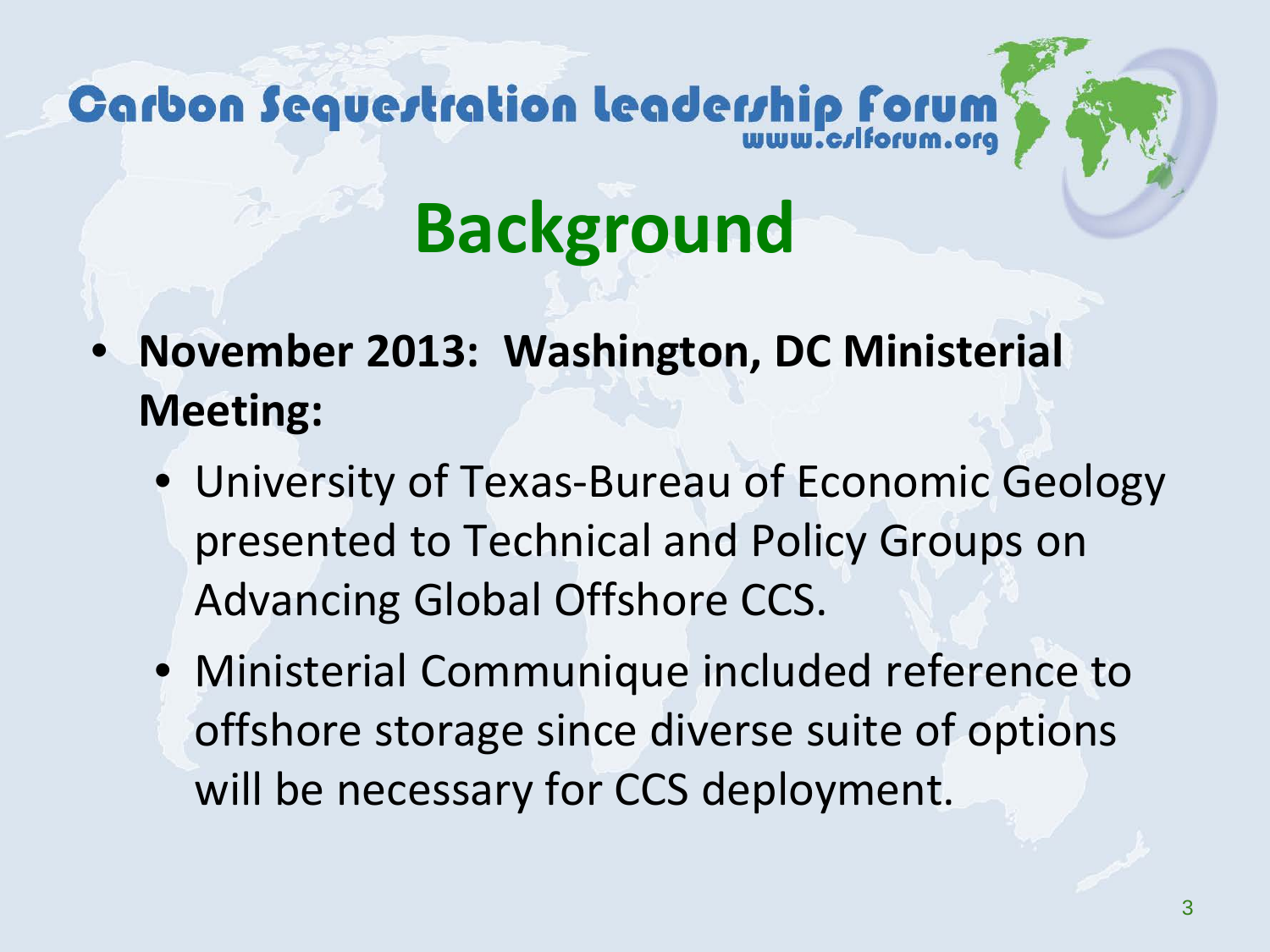## **Carbon Sequertration leaderrhip forum Timeline of the Task Force**

- *February 2014: Task Force Proposal developed and included on CSLF Seoul Meeting Website.*
- *March 25, 2014: Seoul, Korea Technical Group Meeting.*
- *April 30, 2014: Membership Established/Finalized.*
- *June 30, 2014: Outline of Report Drafted.*
- *October 28, 2014: Progress/Status report at CSLF Technical Group Meeting.*
- *June 2, 2015: First draft of report completed. Circulated to Task Force Members for comments and edits.*
- **July 17, 2015: Task Force Comments due.**
- **August 31, 2015: Report finalized.**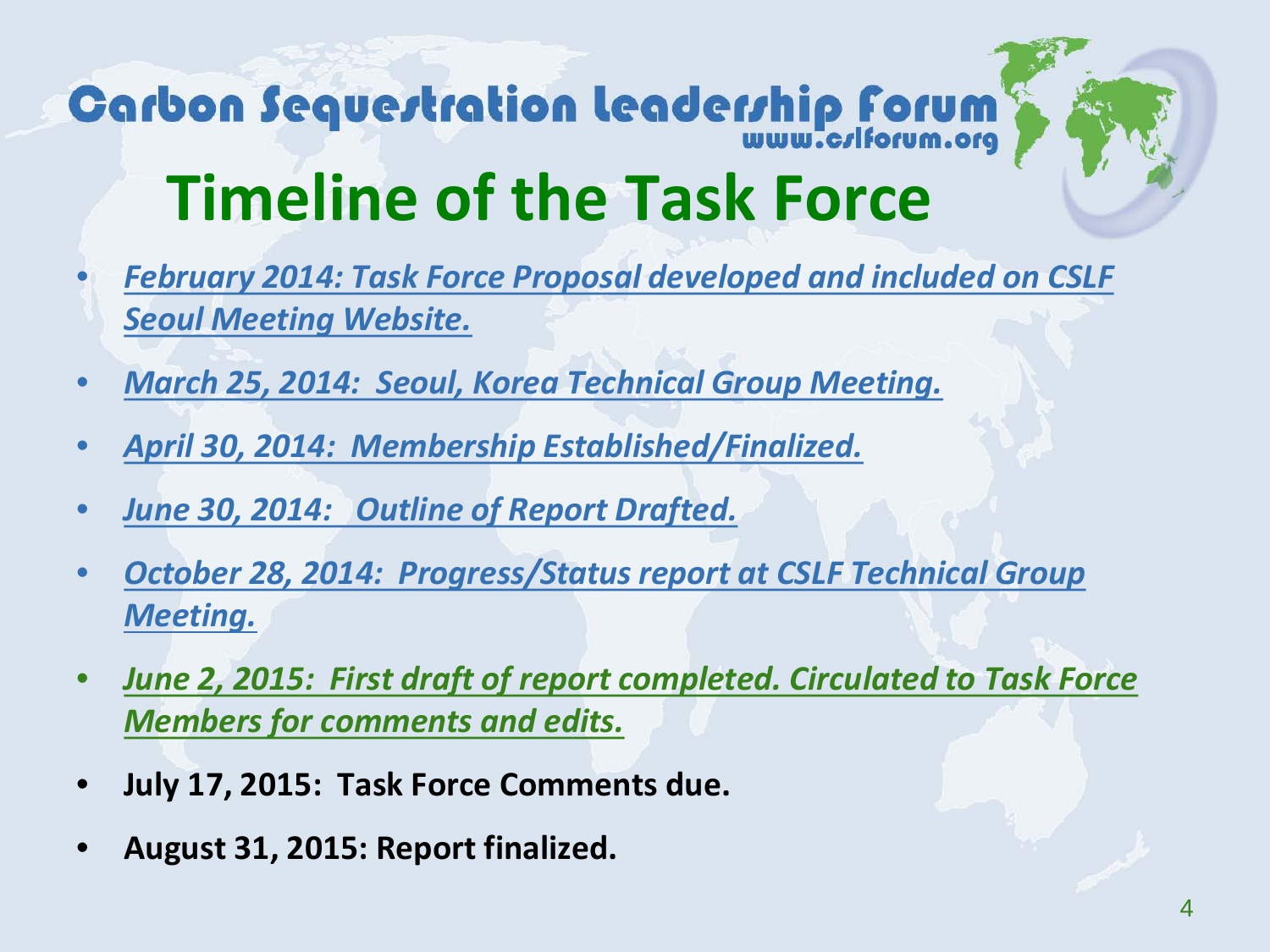## Carbon Sequertration leaderrhip Forum



### **Report Outline and Structure**

### **High-Level Report Outline**

- **1. Introduction**
- **2. Status and barriers of existing and proposed offshore CO2 storage and EOR Projects**
- **3. Offshore CO2 Storage and EOR Resource Assessments**
- **4. CO2 Transport for Offshore Storage**
- **5. Risk Analysis for Offshore CO2 Storage**
- **6. Wellbore Management**
- **7. Monitoring, Verification, and Assessment Tools for Offshore Storage**
- **8. Summary of Regulatory Requirements for Offshore Storage**
- **9. Summary and Recommendations**

#### **General Structure of Chapters**

- **Status/Overview**
- **Barriers/Technical Challenges**
- **R&D Opportunities**
- **Recommendations**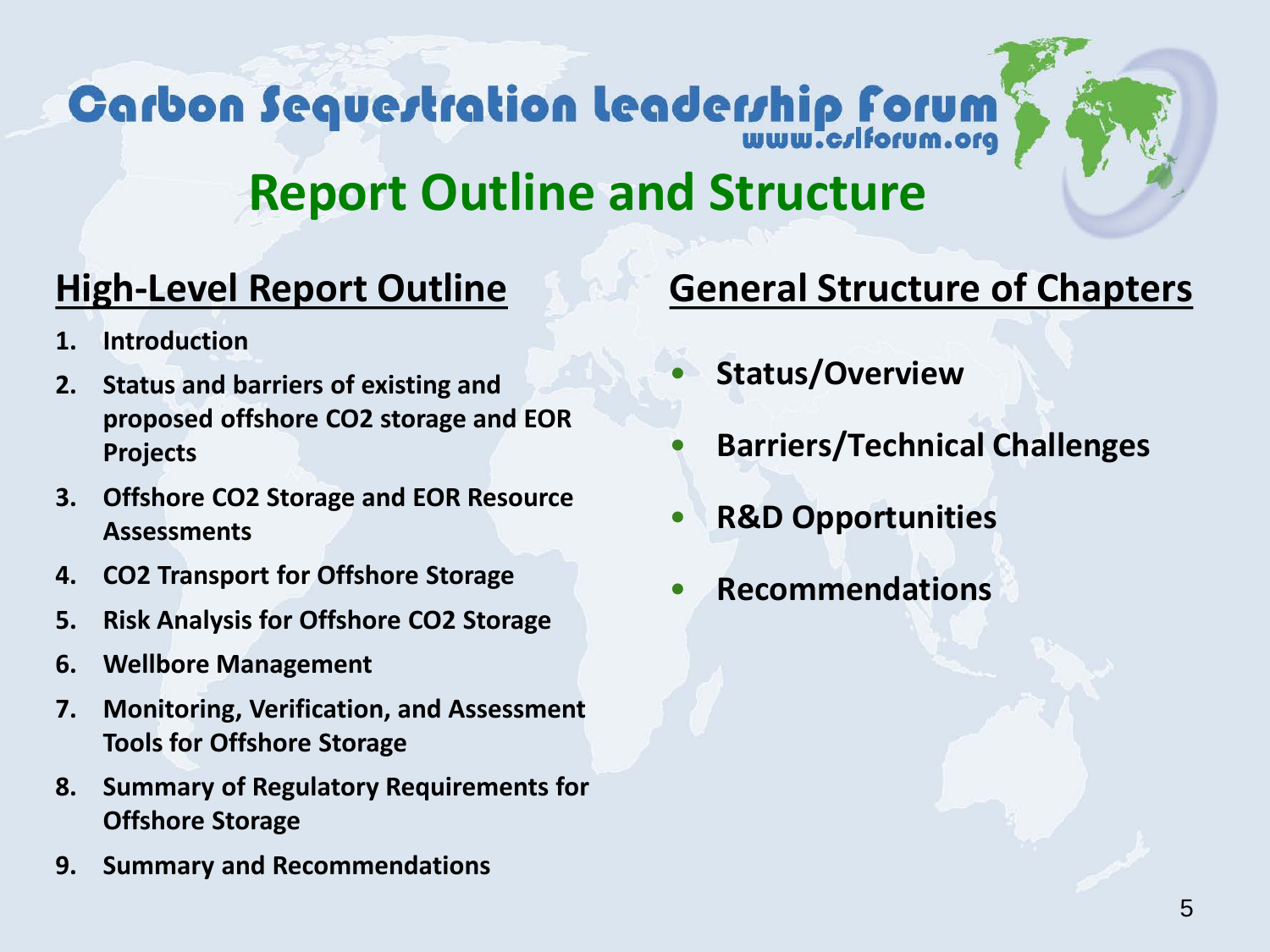# **Carbon Sequertration Leaderrhip Forum**

### **Offshore Large-Scale Integrated CCS Projects**

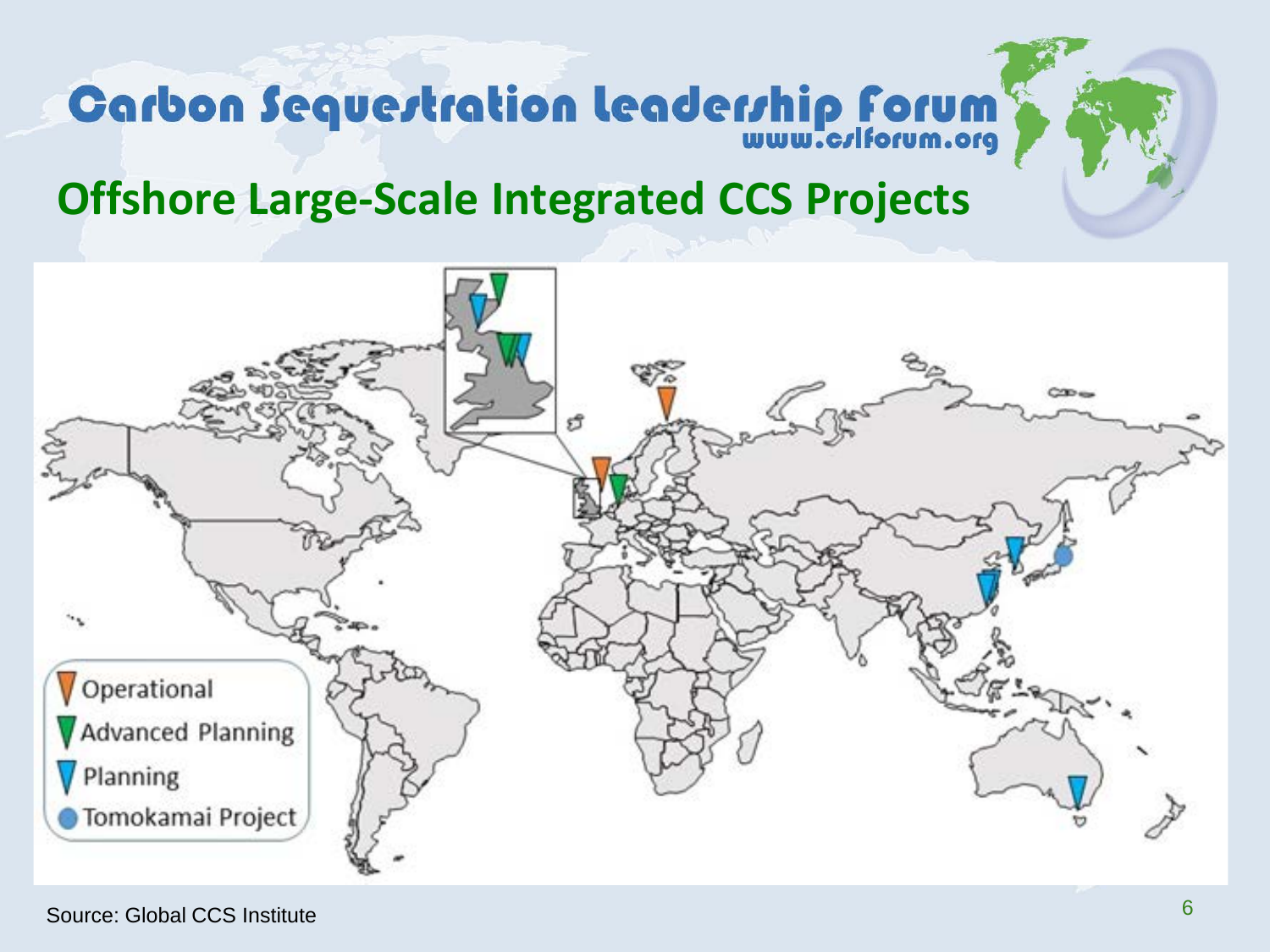## **Carbon Sequertration Leaderrhip Forum**

### **Challenges and Barriers – Preliminary/High-Level**

#### **Challenges**

- Protection of competing economic and environmental interests
- **Accessibility**
- $\bullet$  Impact of CO<sub>2</sub> on marine ecosystems
- Operational challenges/Lack of infrastructure
- **Financing**

#### **Saline Storage barriers**

- Slow progress with large-scale onshore  $CO<sub>2</sub>$  capture projects
- Long-term storage of  $CO<sub>2</sub>$  storage in the offshore setting
- Long-term capacity for large-scale  $CO<sub>2</sub>$  storage in the offshore setting

#### **EOR barriers**

- A number of studies using different oil and  $CO<sub>2</sub>$  price assumptions
- Availability of  $CO<sub>2</sub>$  is a potential limiting factor
- Cost of converting existing installations
- Regulations: not a show-stopper, but varying levels of stringency in different countries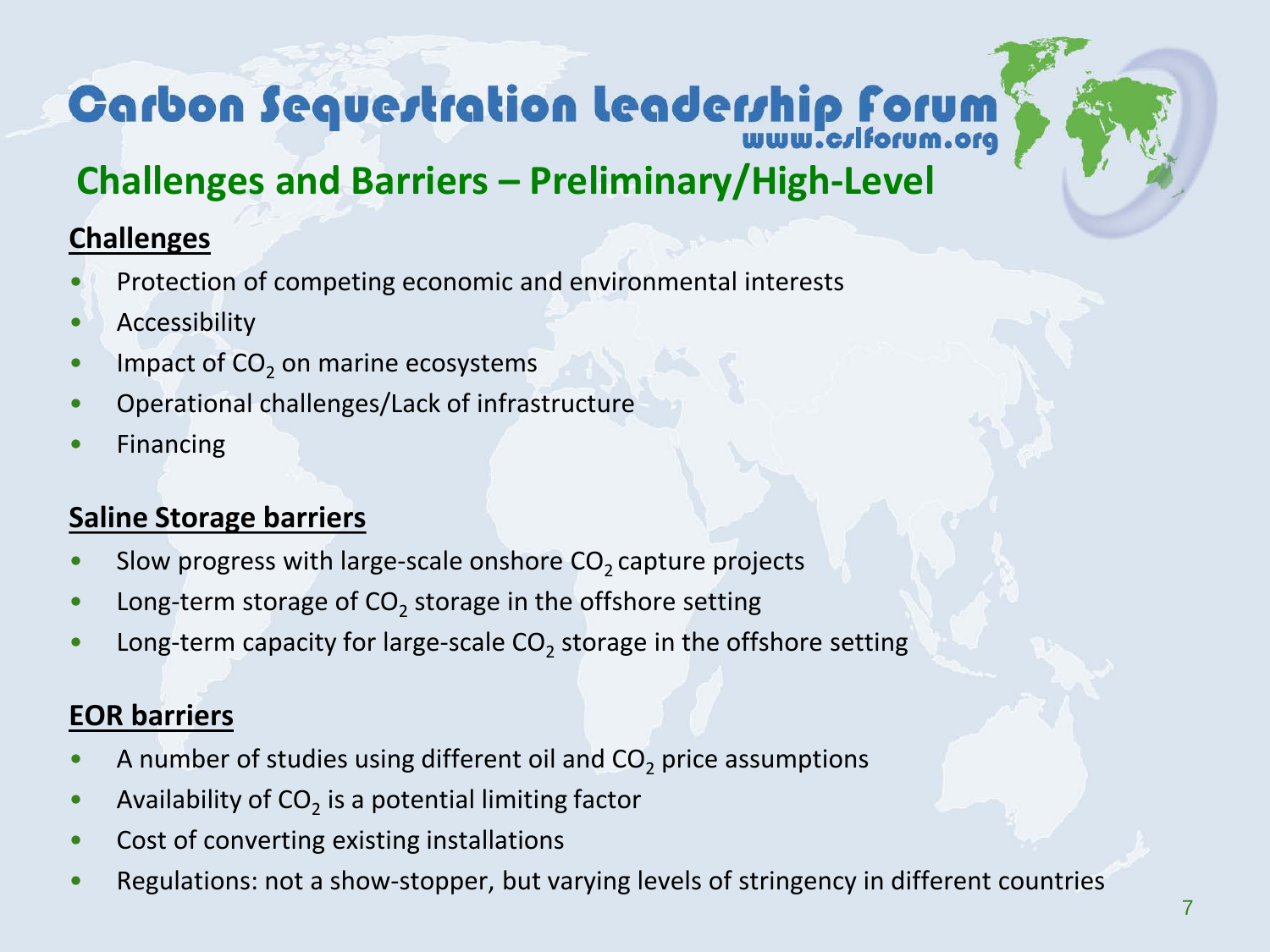### Carbon Sequertration leaderrhip forum **Benefits**

- Geologic understanding of the offshore enhanced by O&G E&P info
- Capacity of the near-offshore is globally significant
- Single offshore owner and manager of both mineral and surface rights
- Offshore typically has few or no economic fresh-water aquifers
- Absence of population
- Existing pipeline rights-of-way for O&G production could facilitate infrastructure
- Potential to recommission offshore infrastructure
- For federally-owned storage resources, potential revenues
- Monitoring techniques are available  $-$  can be improved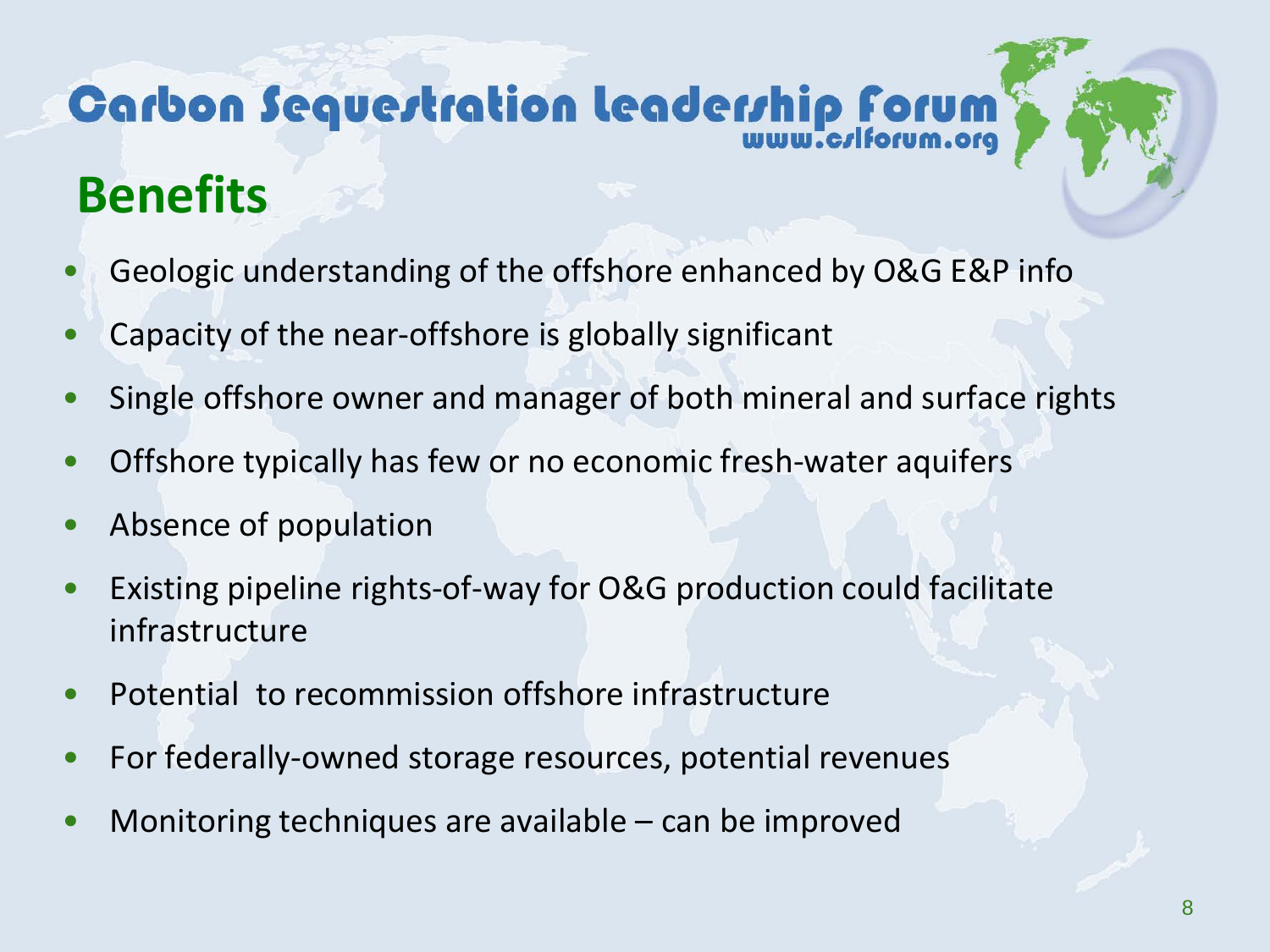### **Carbon Sequertration leaderrhip forum Preliminary Recommendations**

| <b>Topic</b>                                                           | <b>Status/Description</b>                                                                                                                                                                                      | <b>Recommendation</b>                                                                                                                                                                                                                                      |
|------------------------------------------------------------------------|----------------------------------------------------------------------------------------------------------------------------------------------------------------------------------------------------------------|------------------------------------------------------------------------------------------------------------------------------------------------------------------------------------------------------------------------------------------------------------|
| Knowledge-<br><b>Sharing</b>                                           | Narrow set of past R&D activities, but growing<br>interest - need to leverage opportunities early<br>and often                                                                                                 | Increase knowledge sharing to define potential areas for<br>international collaboration on offshore storage.                                                                                                                                               |
| <b>Storage Capacity</b><br><b>Assessments</b>                          | currently inadequate.                                                                                                                                                                                          | Pre-qualify storage locations, basin evaluation; knowledge<br>sharing and int'l collaboration.                                                                                                                                                             |
| <b>Transport</b><br><b>Infrastructure</b>                              | Limited and potentially expensive, but less<br>exposure to issues around routing.                                                                                                                              | Optimization of current practices and infrastructure; take<br>advantage of pilots and demos.                                                                                                                                                               |
| <b>Offshore CO2-</b><br><b>EOR</b>                                     | Only one project - Lula in Brazil. Possible to<br>catalyze storage opportunities and<br>infrastructure.                                                                                                        | Recent advances in subsea separation and processing could<br>extend the current level of utilization of sea bottom equipment to<br>also include the handling of CO2 streams. Explore opportunities<br>to leverage existing infrastructure and field tests. |
| Understanding<br>of CO2 Impacts<br>on the Subsea<br><b>Environment</b> | Significant body of research exists, but<br>complexity of impacts and the challenges to<br>efficient monitoring, particularly natural<br>variability to correctly identify and quantify<br>non-natural change. | Leverage existing work. Understand buffering potential of<br>sediments, and the impact of longer term exposures. Modeling:<br>CO2 dispersion and influencing factors, marine systems.                                                                      |
| <b>Monitoring</b><br><b>Technology</b><br><b>Development</b>           | Technology exists but room for improvements.<br>Cover large areas and lengthy periods.                                                                                                                         | Data processing and interpretation for CO2 storage. The<br>quantification of CO2 within a reservoir still remains a challenge.<br>Real-time data retrieval and navigation. Further development in<br>integrated in situ sensors.                           |